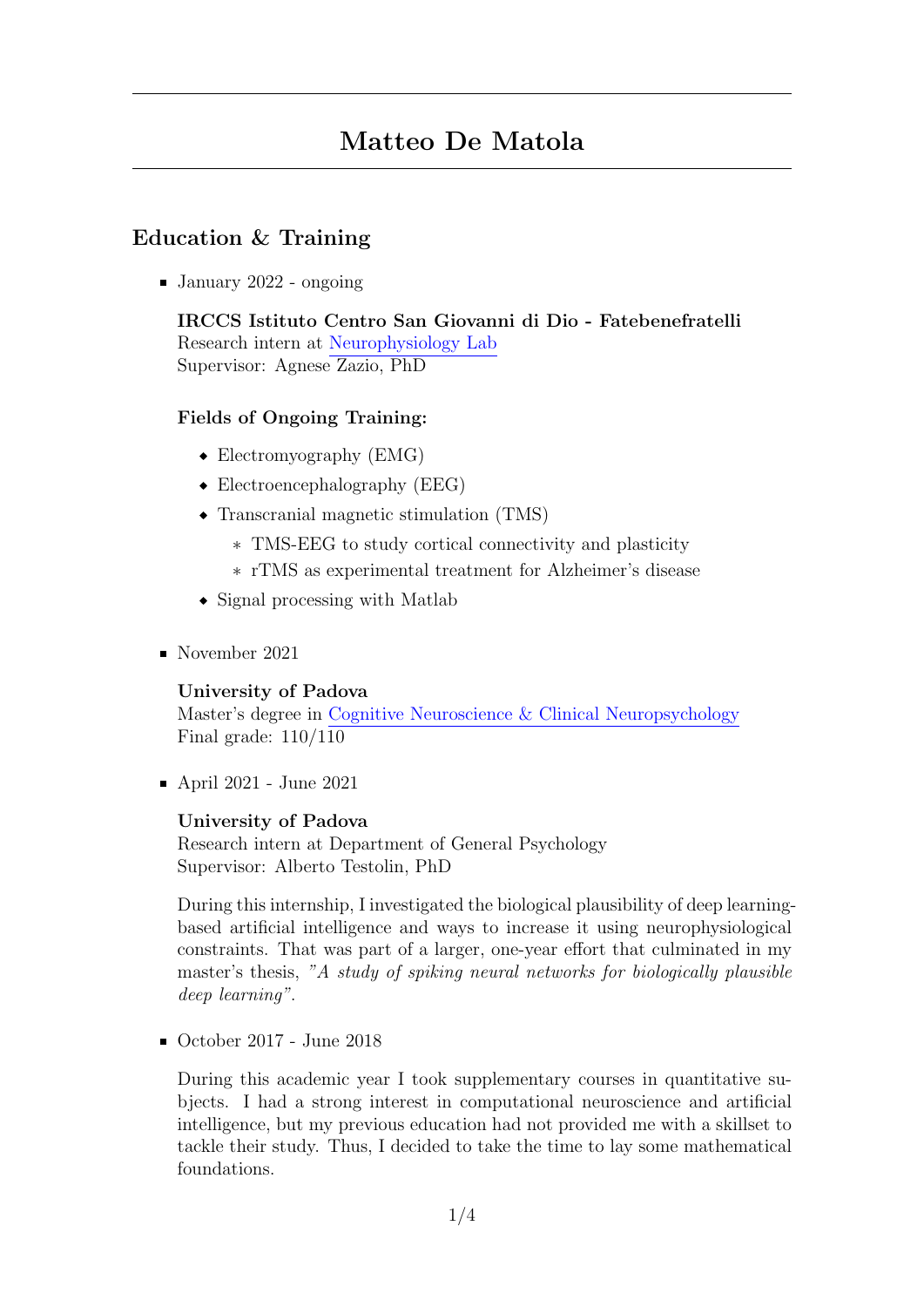Courses taken:

- $\bullet$  Calculus 1 Computer Engineering curriculum, University of Padova
- Linear Algebra and Geometry Computer Engineering curriculum, University of Padova
- Biological Physics with Complementary Mathematics Molecular Biology curriculum, University of Padova
- September 2017

#### University of Padova

Bachelor's degree in Cognitive Psychology & Psychobiology Final grade: 109/110

October 2016 - April 2017

#### University of Padova

Research intern at Comparative Cognition Lab Supervisor: prof. Lucia Regolin

I took part in a research project investigating the effects of early exposure to visual sequences on the development of statistical learning and generalization abilities in newborn domestic chicks. The result was my bachelor's thesis, titled "Effects of visual imprinting on generalization of regularities in newborn chicks (Gallus gallus)"

September 2015 - February 2016

University of Liverpool (UK) Erasmus+ student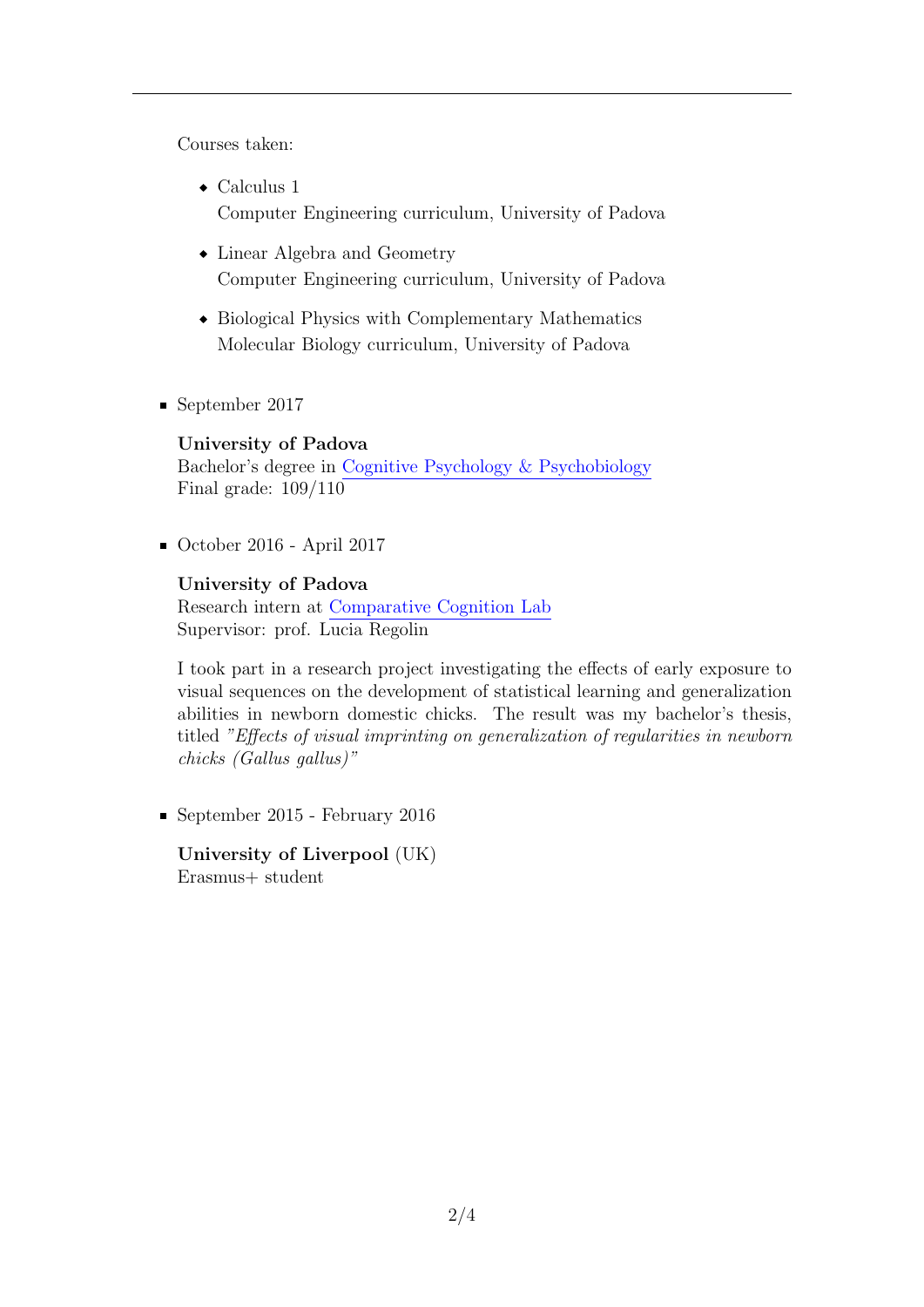# Programming Languages & Skills

- Python
	- $\bullet$  Scientific computing  $\&$  data science libraries:
		- 1. NumPy
		- 2. pandas
		- 3. scikit-learn
		- 4. Matplotlib
	- Deep learning libraries:
		- 1. PyTorch
		- 2. skorch
		- 3. SpykeTorch
	- Completed computer vision and control projects using:
		- 1. Multilayer perceptrons
		- 2. Convolutional neural networks
		- 3. Spiking convolutional neural networks
		- 4. Deterministic & variational autoencoders
		- 5. Deep reinforcement learning
			- \* Q-learning
			- \* Double duelling Q networks
			- \* Prioritized experience replay
- $\blacksquare$  R
- Data wrangling
- Linear models

#### Other Computing Skills

- LaTeX
- **Microsoft Office**
- Cloud computing platforms:
	- Google Colab
	- Google Cloud Computing